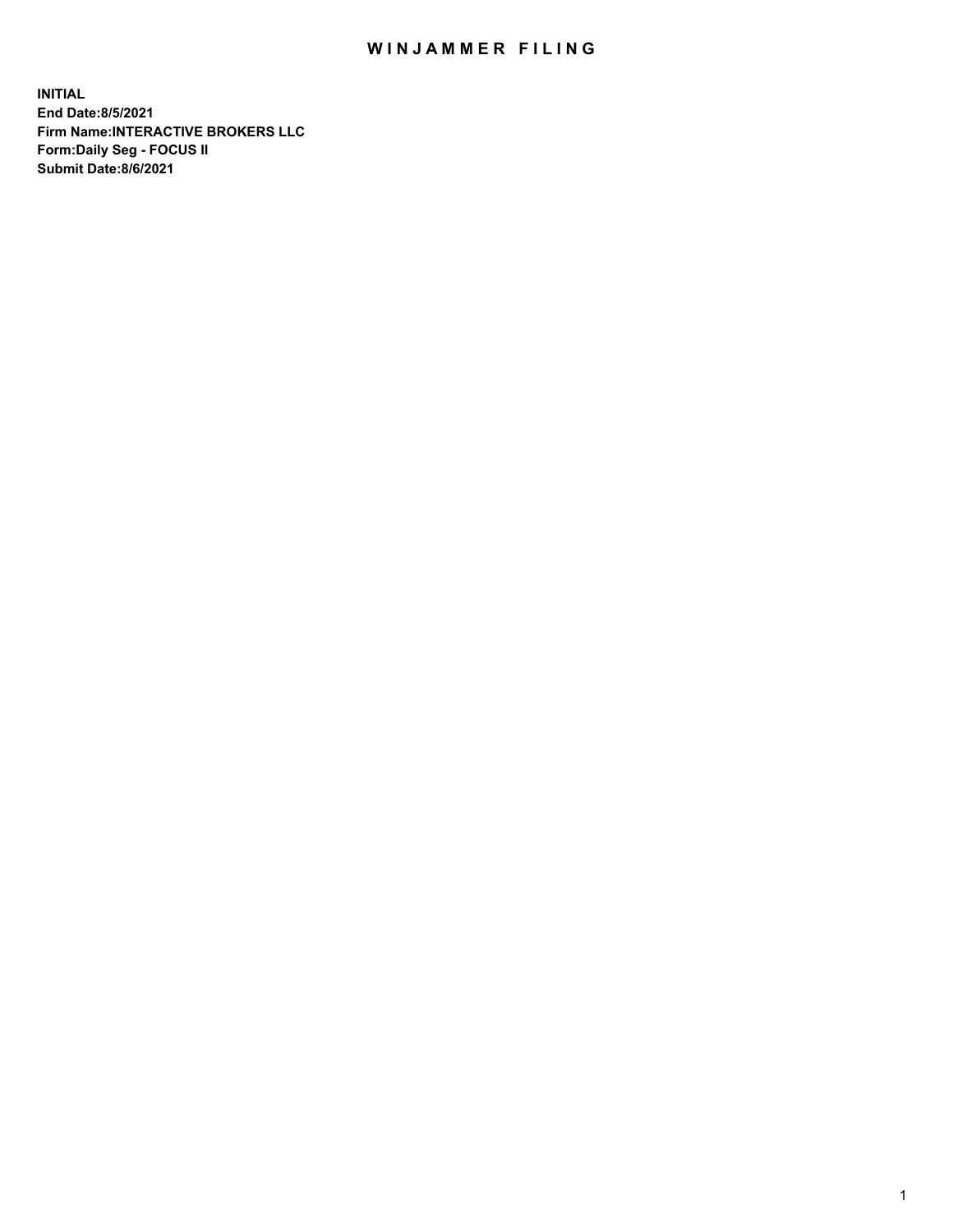**INITIAL End Date:8/5/2021 Firm Name:INTERACTIVE BROKERS LLC Form:Daily Seg - FOCUS II Submit Date:8/6/2021 Daily Segregation - Cover Page**

| Name of Company                                                                                                                                                                                                                                                                                                                | <b>INTERACTIVE BROKERS LLC</b>                                                                  |
|--------------------------------------------------------------------------------------------------------------------------------------------------------------------------------------------------------------------------------------------------------------------------------------------------------------------------------|-------------------------------------------------------------------------------------------------|
| <b>Contact Name</b>                                                                                                                                                                                                                                                                                                            | <b>James Menicucci</b>                                                                          |
| <b>Contact Phone Number</b>                                                                                                                                                                                                                                                                                                    | 203-618-8085                                                                                    |
| <b>Contact Email Address</b>                                                                                                                                                                                                                                                                                                   | jmenicucci@interactivebrokers.c<br>om                                                           |
| FCM's Customer Segregated Funds Residual Interest Target (choose one):<br>a. Minimum dollar amount: ; or<br>b. Minimum percentage of customer segregated funds required:%; or<br>c. Dollar amount range between: and; or<br>d. Percentage range of customer segregated funds required between:% and%.                          | $\overline{\mathbf{0}}$<br>$\overline{\mathbf{0}}$<br>155,000,000 245,000,000<br>0 <sub>0</sub> |
| FCM's Customer Secured Amount Funds Residual Interest Target (choose one):<br>a. Minimum dollar amount: ; or<br>b. Minimum percentage of customer secured funds required:%; or<br>c. Dollar amount range between: and; or<br>d. Percentage range of customer secured funds required between:% and%.                            | $\overline{\mathbf{0}}$<br>$\overline{\mathbf{0}}$<br>80,000,000 120,000,000<br>0 <sub>0</sub>  |
| FCM's Cleared Swaps Customer Collateral Residual Interest Target (choose one):<br>a. Minimum dollar amount: ; or<br>b. Minimum percentage of cleared swaps customer collateral required:% ; or<br>c. Dollar amount range between: and; or<br>d. Percentage range of cleared swaps customer collateral required between:% and%. | $\overline{\mathbf{0}}$<br>$\overline{\mathbf{0}}$<br>0 <sub>0</sub><br>0 <sub>0</sub>          |

Attach supporting documents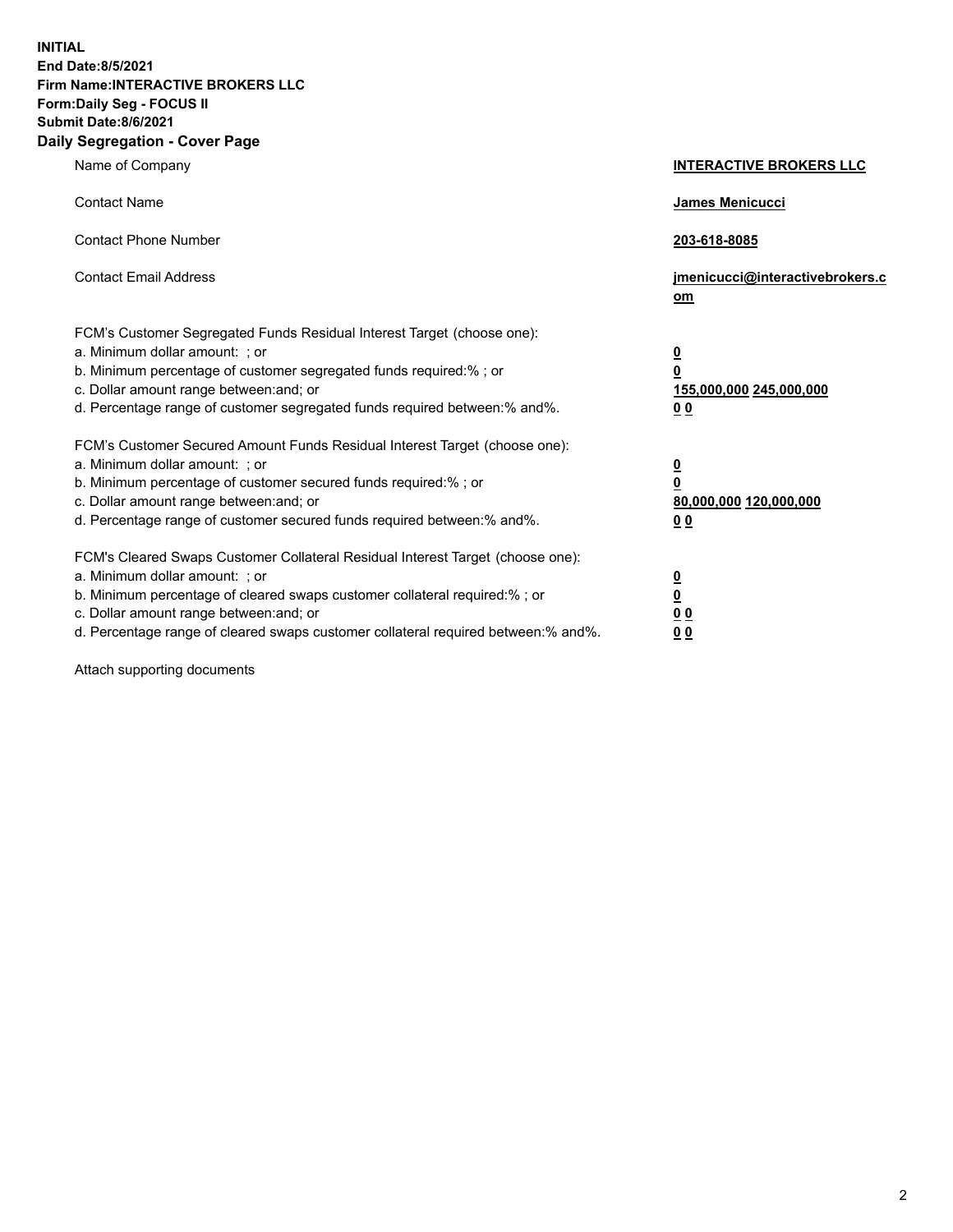## **INITIAL End Date:8/5/2021 Firm Name:INTERACTIVE BROKERS LLC Form:Daily Seg - FOCUS II Submit Date:8/6/2021 Daily Segregation - Secured Amounts**

|     | Pany Ocgregation - Oceanca Anioanic                                                                        |                                 |
|-----|------------------------------------------------------------------------------------------------------------|---------------------------------|
|     | Foreign Futures and Foreign Options Secured Amounts                                                        |                                 |
|     | Amount required to be set aside pursuant to law, rule or regulation of a foreign                           | $0$ [7305]                      |
|     | government or a rule of a self-regulatory organization authorized thereunder                               |                                 |
| 1.  | Net ledger balance - Foreign Futures and Foreign Option Trading - All Customers                            |                                 |
|     | A. Cash                                                                                                    | 497,013,924 [7315]              |
|     | B. Securities (at market)                                                                                  | $0$ [7317]                      |
| 2.  | Net unrealized profit (loss) in open futures contracts traded on a foreign board of trade                  | 5,298,204 [7325]                |
| 3.  | Exchange traded options                                                                                    |                                 |
|     | a. Market value of open option contracts purchased on a foreign board of trade                             | 101,002 [7335]                  |
|     | b. Market value of open contracts granted (sold) on a foreign board of trade                               | 4,832 [7337]                    |
| 4.  | Net equity (deficit) (add lines 1. 2. and 3.)                                                              | 502,408,298 [7345]              |
| 5.  | Account liquidating to a deficit and account with a debit balances - gross amount                          | <b>16,534</b> [7351]            |
|     | Less: amount offset by customer owned securities                                                           | 0 [7352] 16,534 [7354]          |
| 6.  | Amount required to be set aside as the secured amount - Net Liquidating Equity                             | 502,424,832 [7355]              |
|     | Method (add lines 4 and 5)                                                                                 |                                 |
| 7.  | Greater of amount required to be set aside pursuant to foreign jurisdiction (above) or line<br>6.          | 502,424,832 [7360]              |
|     | FUNDS DEPOSITED IN SEPARATE REGULATION 30.7 ACCOUNTS                                                       |                                 |
| 1.  | Cash in banks                                                                                              |                                 |
|     | A. Banks located in the United States                                                                      | 57,382,598 [7500]               |
|     | B. Other banks qualified under Regulation 30.7                                                             | 0 [7520] 57,382,598 [7530]      |
| 2.  | Securities                                                                                                 |                                 |
|     | A. In safekeeping with banks located in the United States                                                  | 349,991,500 [7540]              |
|     | B. In safekeeping with other banks qualified under Regulation 30.7                                         | 0 [7560] 349,991,500 [7570]     |
| 3.  | Equities with registered futures commission merchants                                                      |                                 |
|     | A. Cash                                                                                                    | $0$ [7580]                      |
|     | <b>B.</b> Securities                                                                                       | $0$ [7590]                      |
|     | C. Unrealized gain (loss) on open futures contracts                                                        | $0$ [7600]                      |
|     | D. Value of long option contracts                                                                          | $0$ [7610]                      |
|     | E. Value of short option contracts                                                                         | 0 [7615] 0 [7620]               |
| 4.  | Amounts held by clearing organizations of foreign boards of trade                                          |                                 |
|     | A. Cash                                                                                                    | $Q$ [7640]                      |
|     | <b>B.</b> Securities                                                                                       | $0$ [7650]                      |
|     | C. Amount due to (from) clearing organization - daily variation                                            | $0$ [7660]                      |
|     | D. Value of long option contracts                                                                          | $0$ [7670]                      |
|     | E. Value of short option contracts                                                                         | 0 [7675] 0 [7680]               |
| 5.  | Amounts held by members of foreign boards of trade                                                         |                                 |
|     | A. Cash                                                                                                    | 200,911,392 [7700]              |
|     | <b>B.</b> Securities                                                                                       | $0$ [7710]                      |
|     | C. Unrealized gain (loss) on open futures contracts                                                        | 14,211,287 [7720]               |
|     | D. Value of long option contracts                                                                          | 101,002 [7730]                  |
|     | E. Value of short option contracts                                                                         | 4,832 [7735] 215,218,849 [7740] |
| 6.  | Amounts with other depositories designated by a foreign board of trade                                     | 0 [7760]                        |
| 7.  | Segregated funds on hand                                                                                   | $0$ [7765]                      |
| 8.  | Total funds in separate section 30.7 accounts                                                              | 622,592,947 [7770]              |
| 9.  | Excess (deficiency) Set Aside for Secured Amount (subtract line 7 Secured Statement<br>Page 1 from Line 8) | 120,168,115 [7380]              |
| 10. | Management Target Amount for Excess funds in separate section 30.7 accounts                                | 80,000,000 [7780]               |
| 11. | Excess (deficiency) funds in separate 30.7 accounts over (under) Management Target                         | 40,168,115 [7785]               |
|     |                                                                                                            |                                 |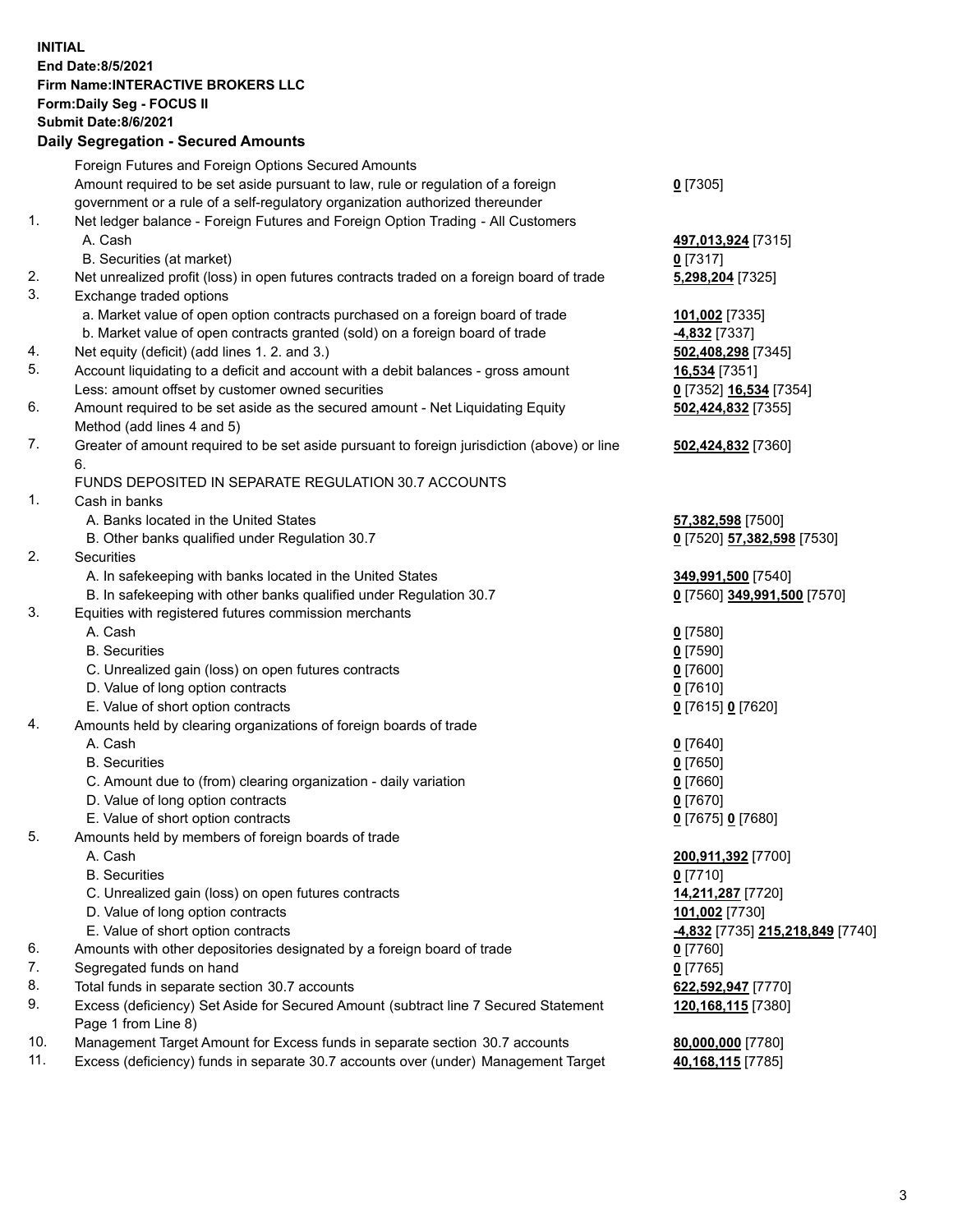**INITIAL End Date:8/5/2021 Firm Name:INTERACTIVE BROKERS LLC Form:Daily Seg - FOCUS II Submit Date:8/6/2021 Daily Segregation - Segregation Statement** SEGREGATION REQUIREMENTS(Section 4d(2) of the CEAct) 1. Net ledger balance A. Cash **6,733,097,390** [7010] B. Securities (at market) **0** [7020] 2. Net unrealized profit (loss) in open futures contracts traded on a contract market **71,398,720** [7030] 3. Exchange traded options A. Add market value of open option contracts purchased on a contract market **292,138,972** [7032] B. Deduct market value of open option contracts granted (sold) on a contract market **-241,850,469** [7033] 4. Net equity (deficit) (add lines 1, 2 and 3) **6,854,784,613** [7040] 5. Accounts liquidating to a deficit and accounts with debit balances - gross amount **1,234,106** [7045] Less: amount offset by customer securities **0** [7047] **1,234,106** [7050] 6. Amount required to be segregated (add lines 4 and 5) **6,856,018,719** [7060] FUNDS IN SEGREGATED ACCOUNTS 7. Deposited in segregated funds bank accounts A. Cash **1,460,191,331** [7070] B. Securities representing investments of customers' funds (at market) **3,247,361,325** [7080] C. Securities held for particular customers or option customers in lieu of cash (at market) **0** [7090] 8. Margins on deposit with derivatives clearing organizations of contract markets A. Cash **1,991,106,049** [7100] B. Securities representing investments of customers' funds (at market) **323,702,447** [7110] C. Securities held for particular customers or option customers in lieu of cash (at market) **0** [7120] 9. Net settlement from (to) derivatives clearing organizations of contract markets **20,177,851** [7130] 10. Exchange traded options A. Value of open long option contracts **291,977,467** [7132] B. Value of open short option contracts **-241,837,297** [7133] 11. Net equities with other FCMs A. Net liquidating equity **0** [7140] B. Securities representing investments of customers' funds (at market) **0** [7160] C. Securities held for particular customers or option customers in lieu of cash (at market) **0** [7170] 12. Segregated funds on hand **0** [7150] 13. Total amount in segregation (add lines 7 through 12) **7,092,679,173** [7180] 14. Excess (deficiency) funds in segregation (subtract line 6 from line 13) **236,660,454** [7190] 15. Management Target Amount for Excess funds in segregation **155,000,000** [7194] 16. Excess (deficiency) funds in segregation over (under) Management Target Amount **81,660,454** [7198]

Excess